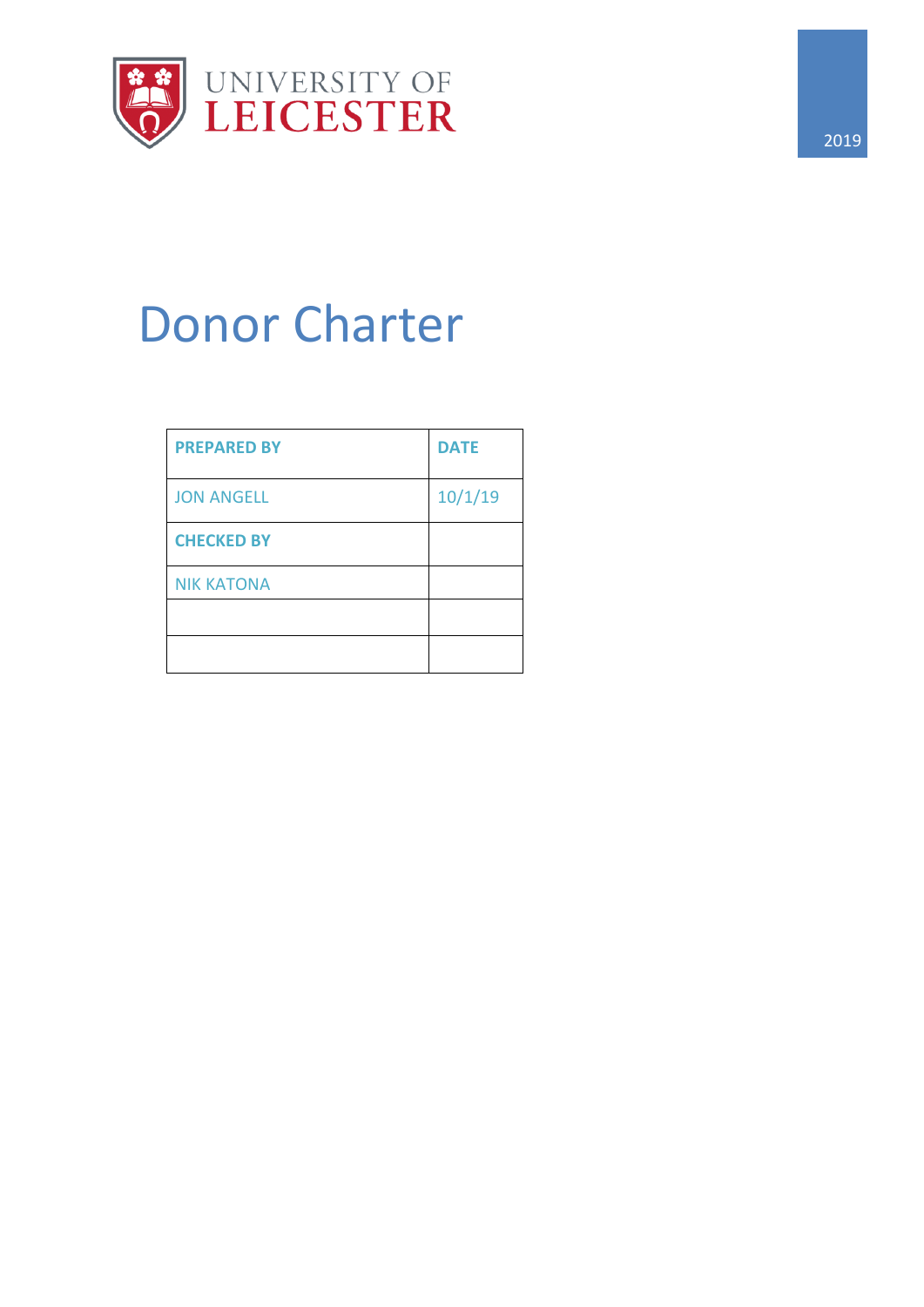

# **Donor Charter**

At the University of Leicester, philanthropy has driven impact for nearly 100 years. We are one of only two universities in the world to be founded as a living memorial to those who served and lost their lives in the First World War. Without philanthropy we would not be here and thus we are uniquely aware of the impact philanthropy has on our students, staff, research, campus, community, and society. Your support ensures that we remain a leading teaching and research university that strives to develop the leaders of tomorrow and tackle the world's greatest challenges. The University of Leicester is dedicated to treating its donors with the highest level of care and respect.

1. We will always:

- Inform donors of the way we intend to use gifts
- Commit to using gifts efficiently
- All gifts will be acknowledged promptly
- Keep donors updated about the impact of their philanthropy and the University's evolving needs and priorities
- Provide the University's most recent published financial accounts and other relevant financial information in an easily accessible format online
- Respect donors' rights to privacy and fully comply with data protection regulations
- Appropriately acknowledge, recognise and publicise gifts in consultation with donors, and respect anonymity where requested
- Provide progress reports and updates to donors on supported activity
- Ensure donors have access to our Complaints Policy
- Keep donors informed of the recruitment process and appointment where they have supported an academic post. As part of our commitment to academic freedom, the University reserves the right to itself to nominate candidates and manage the search and selection process
- In the case of financial support for students, as part of our commitment to academic freedom, the University reserves the right to itself to make the final approval of funding awards for students

2. How your gift will be used

- All gifts will be used for such purposes as the University judges will best advance its priorities
- Where the donor wishes to express a preference for the application of their gift, the University will take the greatest care to ensure that such wishes are carried out
- Where the donor restricts the application of their gift, the University will apply the gift in line with the restriction. The priorities of the University may change from time to time. Should this happen, alternative uses for restricted gifts will be discussed with the donor or the donor's representative (if alive)
- All gifts will be acknowledged promptly